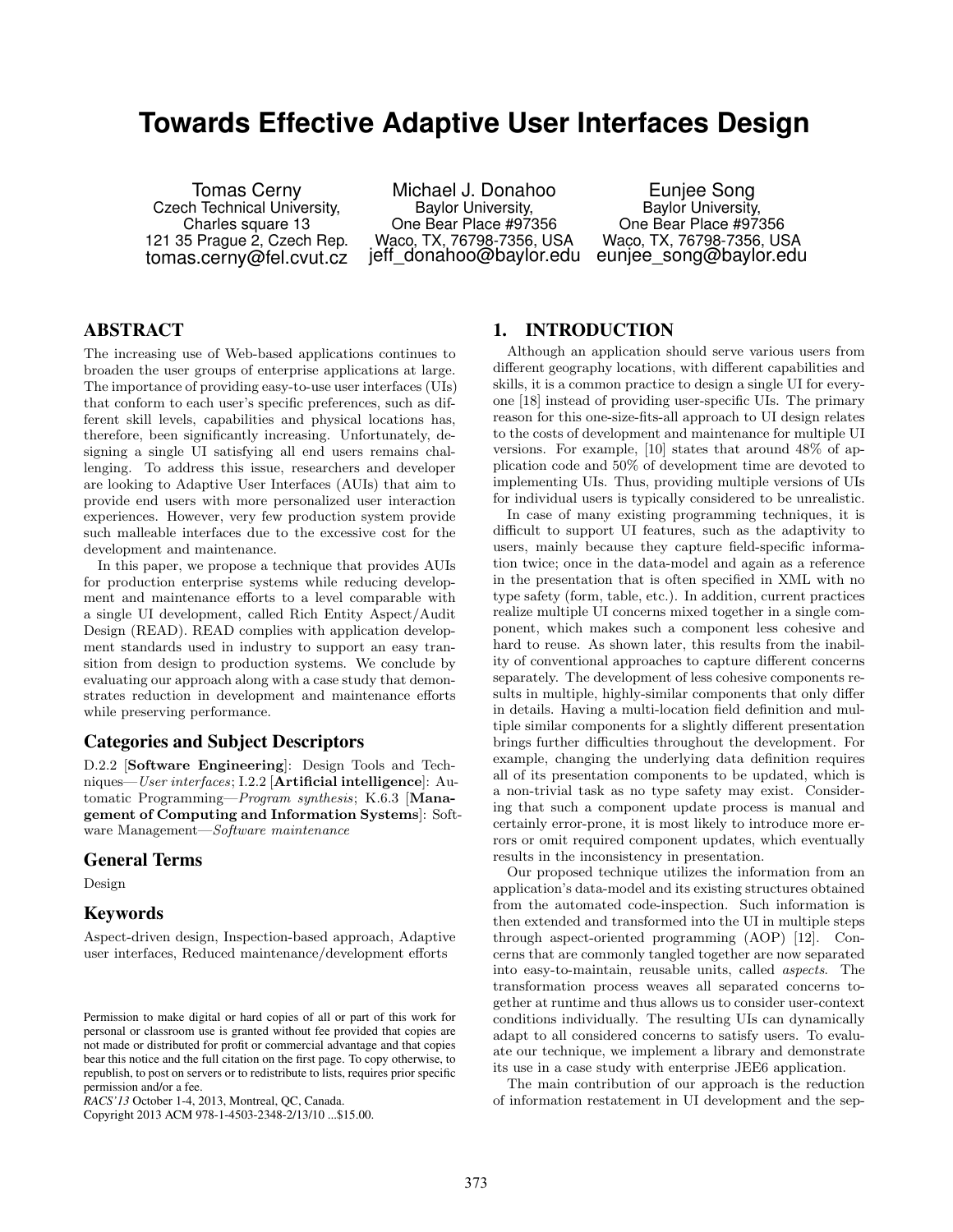aration of concerns that are directly responsible for tangled UI code. Multiple information restatement steps required in existing approaches collapse into a single focal point of information in our approach, which makes the enforcement of its UI compliance easier. Since it is executed at runtime, it can dynamically adapt the UI to a user-specific context. The approach reduces both development and maintenance efforts through the component reuse. Despite the addition of these benefits, our approach has a minimal impact on application performance.

The remainder of this paper is organized as follows: Section 2 describes the background of adaptive user interface development. Section 3 provides an overview of existing approaches. Our approach is presented in detail in Section 4, and its evaluation is discussed in Section 5. The final section presents our conclusion and future work.

#### 2. BACKGROUND

One approach often taken to deal with system complexity is to break the system down into units of behavior or function such as subsystems, modules or objects, called functional decomposition in Object-Oriented Programming [12]. Such a decomposition concept is necessary because it helps one to put logically-related concerns together, improves the readability and reusability, and eventually supports the ease of maintenance [13]. In addition to functional decompositions, the Aspect-Oriented Programming (AOP) community proposes another way of thinking about a program structure. The key unit of modularity in AOP is the aspect that enables the modularization of concerns, such as transaction management, that cut across multiple types and objects [13].

UI development also employs such decompositions, but its data presentation makes the decomposition process more challenging, especially when a markup language is used to describe the UI, which is common for web systems. For example, consider designing the Person form given in Figure 1. The arrows highlight various concerns considered in the design. Arrow 1 shows that form fields are bound to a particular data class, an entity, and its fields. This binding means that, for example, when the field called name in Person splits into first name and last name, its corresponding form field must split as well. Unfortunately, there is no enforcement mechanism to guarantee that the corresponding entity and its UI comply with each other unless a language with type-safety is used. An entity field UI presentation is denoted by Arrow 2; an appropriate UI widget and its properties are chosen based on the type of a particular field and its constraints. Anytime a field constraint changes, an underlying widget or its properties should reflect the change as well. However, there is no automated mechanism to do so, thus a manual update is necessary for each field change. Arrow 3 demonstrates that the form may allow one to select a particular presentation layout. A layout is responsible for rearranging form fields in a given order, grouping them together or presenting them within a given screen size. Designing a non-trivial form layout often results in a layout code entangled together with form fields. We provide an example of tangling such concerns later in Listing 1. When an application adjusts a form layout at runtime based on a given condition, it is possible that multiple variants of forms physically exist to represent the same data. Next, Arrow 4 indicates that form fields should consider additional UI conditions such as security or visibility. For example, some fields



Figure 1: UI form decomposition

should be rendered as read-only or left unrendered based on the given user authorization. In order to apply the conditionals, we further extend the form fragment, leading to more complex readability and perhaps duplication among fragments applying various layouts. Finally, Arrow 5 shows that certain constraints from the bound entity fields should be applied for its input validation. For instance, web applications with client-side validation must restate constraints in a scripting language, such as JavaScript. Listing 1 shows a very simplified implementation of Figure 1; this JavaServer Faces (JSF) code shows data binding to the form through a data instance i (value attribute in widgets), field representations through UI components (x:input), table layout tangled through the fields, security condition (*render* attribute) and validation (validate attribute) determined by methods in a controller accessible in the context as bean. The maintenance of such fragments becomes difficult because all five concerns are captured together, and it is non-obvious which code refers to a specific constraint such as security, presentation, layout. The reuse of tangled UI fragments is limited since it only allows the slight variation of concerns. AUI design only compounds the problem since it typically increases the number of concerns.

The [13] explains that an n-dimensional concern space is expressed in the implementation space using a one-dimensional language. Unfortunately, orthogonality of concerns in the concern space gets lost when it is mapped to the one-dimensional implementation space. For our case we have a 5-dimensional concern space as shown in Figure 2 (a). This concern space is mapped into one-dimensional implementation space in Figure 2 (b). This corresponds to what we see in Figure 1 and the one-dimensional implementation in Listing 1.

Consider design of an adaptive (rather than merely single) UI, where the above mentioned concerns extend with userspecific presentation and field restrictions influenced by the user's location, his age, temporal information or layout adjusted to the user's screen size, etc. In this case, the number of concerns in Figure 2 (a) grows and the complexity represented by Figure 2 (b) becomes even greater, because all considered concerns tangled together are directly responsible for increased development efforts, hard maintenance, diminishing readability, limiting reuse, higher possibility creating errors, etc.

# 3. RELATED WORK

UI development approaches can be divided into two groups restate-to-extend and inspection-based [11]. Restate-to-extend requires that the same information in a system be captured twice at different locations, while preserving its integrity. Such information duplicity is then applied to a particular concern such as UI presentation. Development using this approach typically involves interactive graphical tools, modelbased generation tools [14, 17] or external models for UI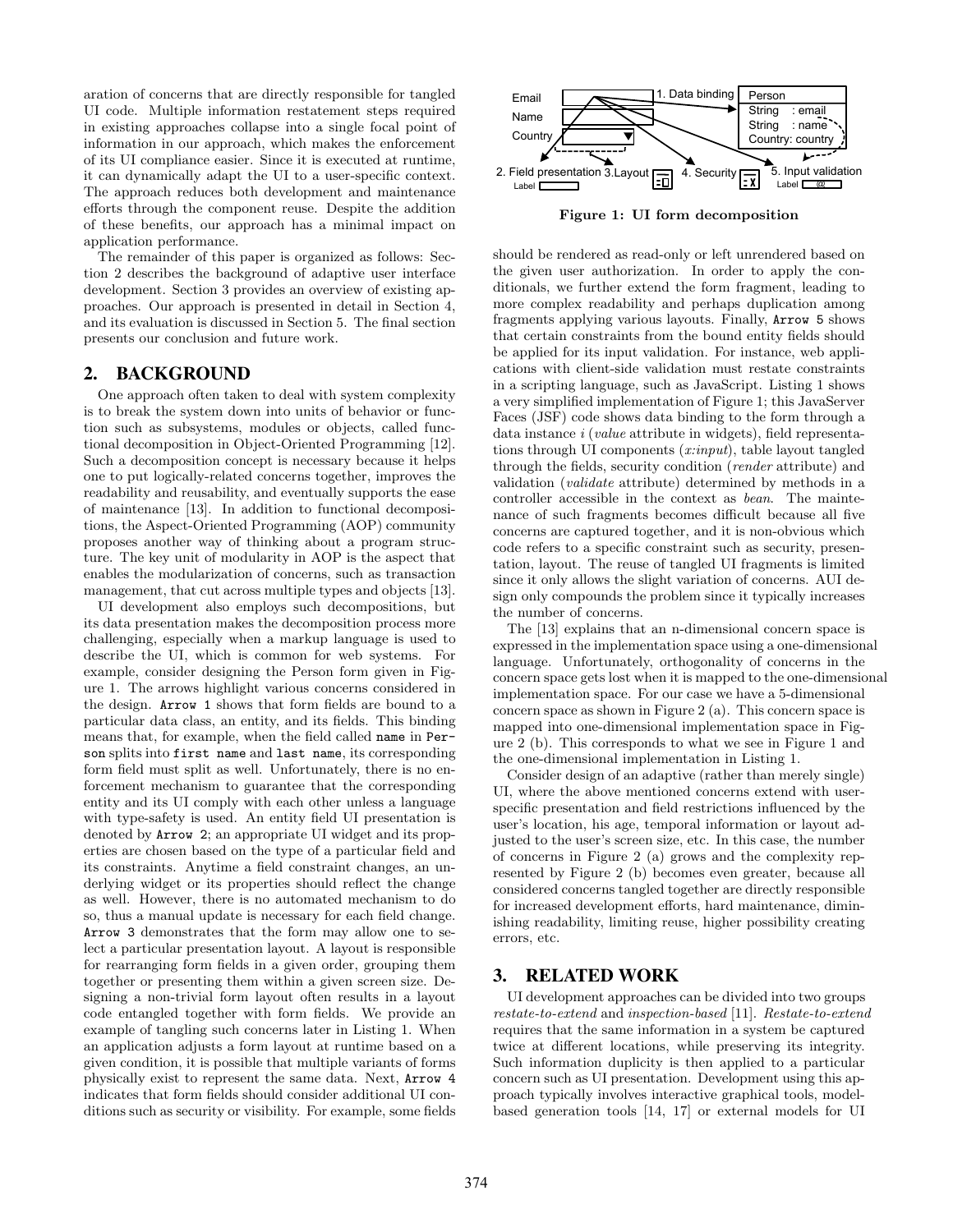```
Listing 1: Sample code snippet for form in Figure 1
 < tab le class =" classLayout "> <tr ><td >Em ail: </ td >
  <td ><x: inpu t id =" email " value ="#{ i. emai l}"
      ren der ="#{ bean .r ender ('email ')}"
    validate="#{bean.validate('email')}"/></td>
 \langle/tr><tr><td>Name:\langle/td>
  <td><x:input id="name" value="#{i.name}"/></td>
 </tr><tr><td>Country:</td><br><td><x:smenu id="country"
                                 value = "#{ i . country }"/></td>
 </ tr > </ table >
\begin{pmatrix} 1 & 1 & 1 \\ 1 & 1 & 1 \\ 1 & 1 & 1 \end{pmatrix}
```


Figure 2: (a) Concern / (b) Implementation space

representation [15]. The main drawback of these approaches stems from the duplication of source information and additional maintenance efforts when source information changes. Model-Driven-Development (MDD) [7] argues that all information should be captured in the model and the code itself is solely generated from the models. Unfortunately, the MDD approach suffers during adaptation and evolution management, as noted in [17]. The specification of possible states and configurations of complex systems can grow exponentially. Once deployed, such systems experience changes in variations, which often take place in code rather than in the model itself so code regeneration from the higher abstraction model can be impractical and the manually added information can get lost [7].

Inspection-based approaches use existing information accessible by code-inspection. The effort in this case is placed on the information source that must capture sufficient information to derive a specific concern. Development using this approach typically involves language-based tools. The disadvantage of this approach is that source information does not necessarily capture all needed concerns. Multiple research proposals such as [6, 10, 11] utilize automated UI generation by applying code-inspection. These approaches inspect previously captured information, build a meta-model adhoc and transform it to the UI. This approach simplifies development and maintenance since it reduces restated information. The difficulty is that such an approach cannot generate the UI unless provided additional information, typically supplied by additional markup within the source information [7]. In this approach, it is important to consider that data-models already capture persistence and validation constraints (e.g., Java technology standards [2, 8, 9]). Such information should be considered in the inspection to avoid duplication. In [7] the authors provide multiple profiles describing data-model extensions for persistence, validation, security and presentation.

These approaches provide individual benefits; however, neither of them addresses cross-cutting concerns. An AOP approach [12, 13, 19] provides methods that allow us to capture different concerns separately in independent code fragments. In our work, we aim to produce a combination of various concerns. In the conventional, object-oriented approach, these concerns are tangled together, creating code that is hard to read and maintain. An aspect approach takes the base code that is simple to read and adds additional aspects to it through a compiler called an aspect weaver. The product of the aspect weaver can have the same execution properties as tangled code, but all the concerns can be defined separately to support readability and maintenance. [12] shows that AOP can reduce the total of lines of code (LOC). In their example, they reduce an application code from 30,000 LOC to 1,000 LOC by applying AOP. AOP concepts are nowadays used in development frameworks [13], modeling [17], security, performance optimization, etc.

The idea of AUI is studied in multiple domains. For example, we can see its application in a hospital navigation case [15] and in a house control unit example [3]. Multiple AUI design methods require the target environment and possible variations of the user interface at design time [14, 16]. In [4] the authors argue that future adaptive systems need to consider runtime information to adapt, thus design time approaches should not be considered. [17] and [3] apply aspect-oriented techniques to a model-based approach to deal with multiple degrees of variability that depends on user needs and context. Most of the related work on AUI focus solely on the problems related to features of AUI and typically apply model-based approaches that would need to restate information from application backend. The UI is then a result of transformations of the models to the UI.

Note that none of the mentioned approaches address adaptive UI. At the same time, runtime adaptivity, reduction of restated information, separation of cross-cutting concerns enhances production environments, while reducing the the source code. In our approach, we try to address all mentioned features. Naturally, we avoid the restate-to-extend approach.

# 4. READ : RICH ENTITY ASPECT/AUDIT DESIGN FRAMEWORK

As shown in the related work, in order to design an AUI with low development and maintenance efforts, we should avoid manual definition of an additional model that restates information captured elsewhere in the application. Instead we should consider a code-inspection approach and AOP design. Code-inspection fetches already-captured information from the data-model plus application structure and prevents duplication. The meta-model assembled by the inspection should capture information needed for UI composition and adaptation. In order to support flexible adaptation of various concerns, we consider the runtime aspect model. Properties of an aspect approach allows us to capture different concerns separately rather than tangled together. These properties can utilize the meta-model and based on the runtime context, apply appropriate UI concerns that are all together transformed to the UI presentation. The nature of such an approach brings the benefit of coherence between the UI and the backend part of the application. Thus changes in datamodel or application structure are immediately reflected in the UI. Other approaches may produce inconsistency as both the data-model and UI part are maintained separately. In the following subsections, we describe our approach on a new UI development framework, READ.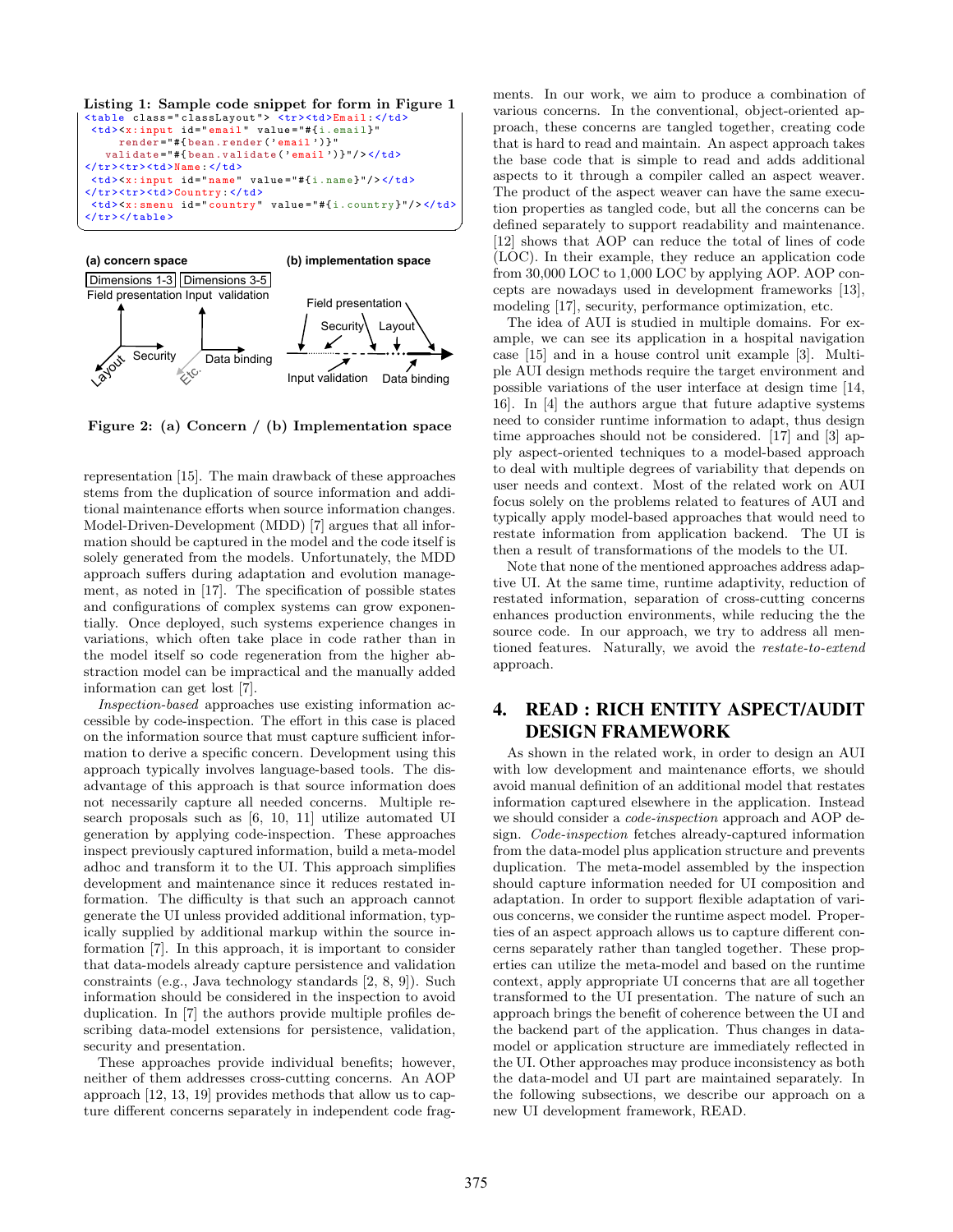#### 4.1 Introduction to READ conceptual model

In order to describe AOP framework, [19] suggests describing its conceptual model with three main components:

Join Point Model: defines available join points

- Pointcut Language: defines the query language to select a subset of join points
- Adaptation Mechanism: allows adding or modifying functionality at selected join points

These components well describe existing frameworks such as AspectJ or Hyper/J in which we often modify or add functionality upon method call or code execution. In our case, the adaptation mechanism does not constraint any method or code execution but deals with transformation and composition.

In READ the *join point model* consists of both static and dynamic join points [19]. Static join points are object datamodel class names, field names and data types, and also field annotations with their parameters. All these join points are known at the compile time. During the code-inspection, all these information are passed to the READ context. Dynamic join points do not correspond to elements in code and can be influenced by runtime application context, which can be any information passed to the READ context at runtime from the application such as user access rights, geo-location, local context for presentation, device screen size, etc.

The pointcut language defines the query language to select a subset of join points. READ uses an expression language know as Unified Expression Language[1] (EL). EL consists of constructs for conditionals and arithmetical operations, understands basic types, and can evaluate any expression referring to its context. In READ the EL context has access to the READ context, thus all information in READ context can be queried by the pointcut language . Furthermore, it is possible to add to the context custom objects or functions. The language uses both the state-based and specificationbased constructs [19].

The *adaptation* takes place after the code-inspection populates the READ context, which keeps information about inspected data instance in a form of a composite structure. Instance information is at the root, inspected fields are its child nodes and child leaves reflect field information and constrains. The leaf level captures field static join points. In the transformation process, each field is transformed through presentation rules that use the pointcut language to query field join points to select appropriate advice in the form of a presentation template. Both rules and templates are introduced later. After the appropriate template is selected, its content is interpreted. The template can be seen as a composition mechanism integrating different aspects. It consists of a DSL language that looks like the target domain language describing presentation, but also it uses additional markup language that is being interpreted by the READ weaver. The markup uses the pointcut language to integrate various aspects to the presentation code. Thus it queries the field join points, and based on the result, it integrates given aspects. After all data fields selects a template that provides its UI presentation and integrates addition aspects, then READ considers layout integration. The layout composition uses layout template, similar to field template, that uses a DSL language from the target domain language with additional markup. This markup provides the developer mechanisms to describe specific or an anonymous field

Listing 2: Example entity with additional markup @Entity @Table ( name = " personInfo ") public class PersonInfo { ... @UiU serRoles ({" Admin " ," Owner "}) @UiOrde r (1) @Enumerate d( EnumType . STRING ) public Title getTitle() { return title; } @UiOrder(2) @NotEmpty @Pattern(regex="^[^\\s].\*") @Length ( max =100) @Column ( nullable = false , length =100) public String getFirstName () { return firstName; } @UiOrde r (8) @UiProfi les ({" US "})  $@NotEmpty$   $@Column$  ( $nullable = false$ ) public String getHomeState() { return state; } }

#### Listing 3: Example presentation rules

✝ ✆

```
< mapping >
  <type >String </ type >
  < default tag =" textTag . xhtml " size ="20"
    javaPattern ="" minLength ="0" maxLength ="255" />
  <var name="Person.username" tag="emailTag.xhtml"/>
  <cond expr="${email == true}" tag="emailTag.xhtml"/>
  \frac{1}{2} < cond expr="${link == true}" tag="linkTag.xhtml"/>
  < cond expr =" ${ maxLength >255 }" tag =" textAreaTg . xhtml "/ >
 </ mapping >
\begin{array}{|c|c|c|c|}\hline \cdots&\ddots&\ddots&\hline \end{array}
```
position in the template or to iteration over multiple anonymous fields.

Consider the data entity implemented in Java in Listing 2. This entity follows persistence and validation standards [8] [2]. You may also notice that it is possible to extend the entity with additional markup; we call such an extended entity a rich entity. This rich entity is a subject of inspection/audit that populates the READ context with the entity related information and makes it available for pointcuts. The READ context now consists of entity-related information. The firstlevel adaptation mechanism applies presentation rules defined in a configuration file. Each rule has a pointcut for the entity field context. A matching pointcut gives advice on a presentation template to use for the field. Consider the configuration file snippet defining presentation rules for String types in Listing 3. Note that for a given field type, a single advice applies based on the matching a pointcut defined by the expression attribute. When no match exists, then the default one is used. The pointcut uses EL and queries the READ context related to the evaluated date field, thus it has access to all the field properties - static join points (name, type, parent, annotations, annotation parameters, etc) or to other parameters - dynamic join points. Second-level adaptation mechanism uses the field template for composition. The field template defines field presentation and integrates other aspects to it. It uses the pointcut strategies shown in Listing 4 (a,b,c). The example shows three types of pointcut strategies where all do the same thing. They query the considered field for existence of a join point minlength. If it is present, then it embeds it to the code fragment. The pointcut uses EL within the dollar marks and may use any combination of join points with logical/arithmetical operations or constants. The pointcuts in Listing 4 (a,b,c) show (a)-full/ (b)-brief/ (c)-shorten strategy for the pointcut/composition rule. The composition rule integrates the join point for the given data instance to the field presentation. The full version description approach separates the pointcut and aspect composition; when the pointcut evaluates to true, then the body applies. Brief version provides the same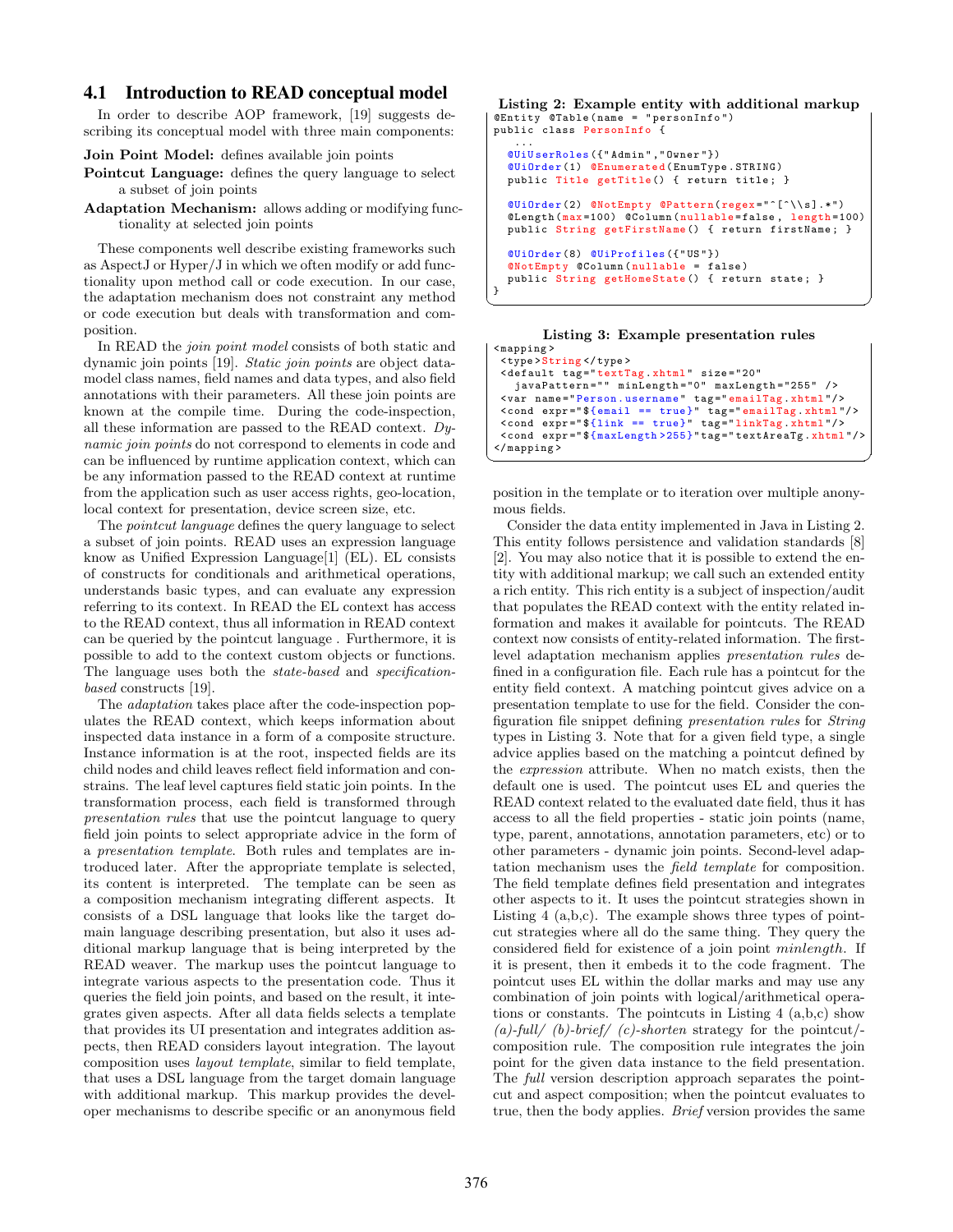```
Listing 4: Pointcut strategies for templates
(a) \text{short empty minlength}; x = minlength $
       minlength ="$x$"
       $$
// - - - - - - -
       $ not empty minlength
        ? " minlength =\"". concat ( minlength ). concat ("\"")
          ^{\circ} " ^{\circ} $
11 -(c) minlength ="$ minlength $"
```
Listing 5: Example template for inputText widget <x: inputText id ="#{ prefix }\$ field \$" label="#{text['\$entity\$.\$field\$']}"

 $\begin{pmatrix} 1 & 1 & 1 \\ 1 & 1 & 1 \\ 1 & 1 & 1 \end{pmatrix}$ 

```
edit ="#{ empty edit $ field . firstToUpper () $
           ? edit : edit$field.firstToUpper()$}"<br>e="#{instance.$field$}" size="$size$"
      value="#{instance.$field$}" size="$ size$"<br>uired="$ required$" pattern="$ pattern$"
required="$required$"<br>"$minlength="$minLength$
                                          maxlength="$maxLength$"
     title ="#{ text [' title .$ entity $.$ field $ ']}"
 rendered ="#{ empty render $ field . firstToUpper () $
           ? 'true' : render $field.firstToUpper() $}"/>
```
 $\begin{pmatrix} 1 & 1 & 1 \\ 1 & 1 & 1 \\ 1 & 1 & 1 \end{pmatrix}$ 

result but needs less code. The shorten version fits to common cases and needs the least code. To see the composition in context, consider the example presentation template for JSF code shown in Listing 5. The third-level adaptation uses a similar approach with the difference that pointcut context is on the class level rather than on the field level. Also for the purpose of complexity reduction, a field iteration mechanism is defined. Consider Listing 6 that presents an HTML table that can weave into it field fragments that result from the second-level adaptation. Note the expressiveness of the markup in the example. The pointcut is specified within dollar marks and can integrate, for example, a specific field to the layout by associating its name within the template, this will embed the field presentation from the second-level adaptation (af:notes). Alternatively, a more generic approach can be used to iterate over anonymous fields within a fragment of code (iteration-part and af:next).

# 4.2 READ Framework

The UI page can be seen as a composite of components represented by a component tree. For example the root element can be a panel under which attaches other components, such as panels, inputs, labels, etc. An alternative example can be an XML page represented by a document object model or a JSF page consisting of a view root and UI components of various types in a tree structure under the view. When a UI page is being rendered, a page renderer traverses the tree of components and transforms each component to the UI presentation. Each component has commonly associated a handler called by the renderer. To attach our approach to this process, we simply implement a custom READ component handled by a custom READ handler. Thus, when the renderer interprets a READ component, it calls the READ handler and starts the process within the READ framework. Our proposed framework is illustrated in Figure 3, capturing various consequent stages with sequence given by alphabetical order of stage labels and denoting stage transitions by arrows. The first stage a is the renderer that processes the component tree. Once a READ component is processed in b, then the READ handler is called, in c. It should be noted that it is possible that a component has other components attached under it, and thus the handler result can be a component sub-tree, that

```
Listing 6: Example layout template
 < tab le class =" classLayout ">
 <af :i teration - part maxOccurs ="100">
  \langletr>\langletd>\deltaaf:next$\langle/td>\langletd>\deltaaf:next$\langle/td>\langle/tr>
 </ af :i teration - part >
  <tr ><td colspan ="2" class =" foot " >$ af : notes $ </ td > </ tr >
 </ table >
\begin{pmatrix} 1 & 1 & 1 \\ 1 & 1 & 1 \\ 1 & 1 & 1 \end{pmatrix}
```

```
Listing 7: Example use of READ UI component
 <h: outputText value =" Person Info Form " />
 \fractivential control in terms in the set of the set of the set of the set of the set of the set of the set of the set of the set of the set of the set of the set of the set of the set of the set of the set of the set of 
         layout =" personInfo - wide - layout "
         edit = " true " ignore = " password, notes " />
 <h: commandButton action ="#{ bean . save }" value =" save "/ >
\begin{pmatrix} 1 & 1 & 1 \\ 1 & 1 & 1 \\ 1 & 1 & 1 \end{pmatrix}
```
can be further interpreted. An example page code fragment for JSF is shown in Listing 7. This fragment contains a two basic components for text and a button, and then a READ component with the prefix af. Note that the component references an instance that is used for inspection and may suggest a layout and addition directives or constraints for presentation.

READ handler  $(c)$  can be seen as a controller of the entire process. First, it receives an instance reference from the component property and directives that are made available in the READ context for pointcuts. The READ handler is accessible and thus developer may integrate other thirdparty frameworks or runtime information, such as screensize, access roles, geo-location, etc., to be accessible by the READ context. Second, the handler calls inspection/audit on the entity instance for which it generates the presentation  $(d)$ . The aim of the inspection is to populate entity join points and to make them available to the READ context. Our inspector implementation uses a Reflective API to produce a meta-model that is a three-level hierarchical structure described in the previous section. It is aware of entity settings, its fields, and their properties including third party annotations with their parameters. Since such information is class related, the inspection mechanism caches the meta-model for given class. The meta-model  $(d.1)$  can be further restricted by a given context. Some of its elements are filtered based on the Annotation Driver Participant Pattern (ADPP), commonly used for custom presentation settings, security, etc. The outcome returns to the handler as a context-aware entity meta-model. The handler then makes this outcome available as join points in READ context. The next stage is the transformation e. The transformation weaver uses presentation rules; each rule consists of a pointcut and advise that suggests a particular composition template which defines integration of composition rules. First, the READ weaver takes each meta-model field with its join-points and finds a matching pointcut in the presentation rules e.1.1. The pointcut then advises the appropriate composition template e.1.2. The composition template uses the target DSL to provide a basic field presentation and also integrates composition rules shown in Listings 4. For example consider a template shown in Listing 5; it is expected that developer may adjust presentation rules and composition templates according to their system. The READ weaver then interprets the composition template based on the composition rules and uses the READ context to interpret each rule pointcuts and the rule body. The result of the template weaving process is a field code fragment in the target DSL. Such a mechanism scales well towards the concern space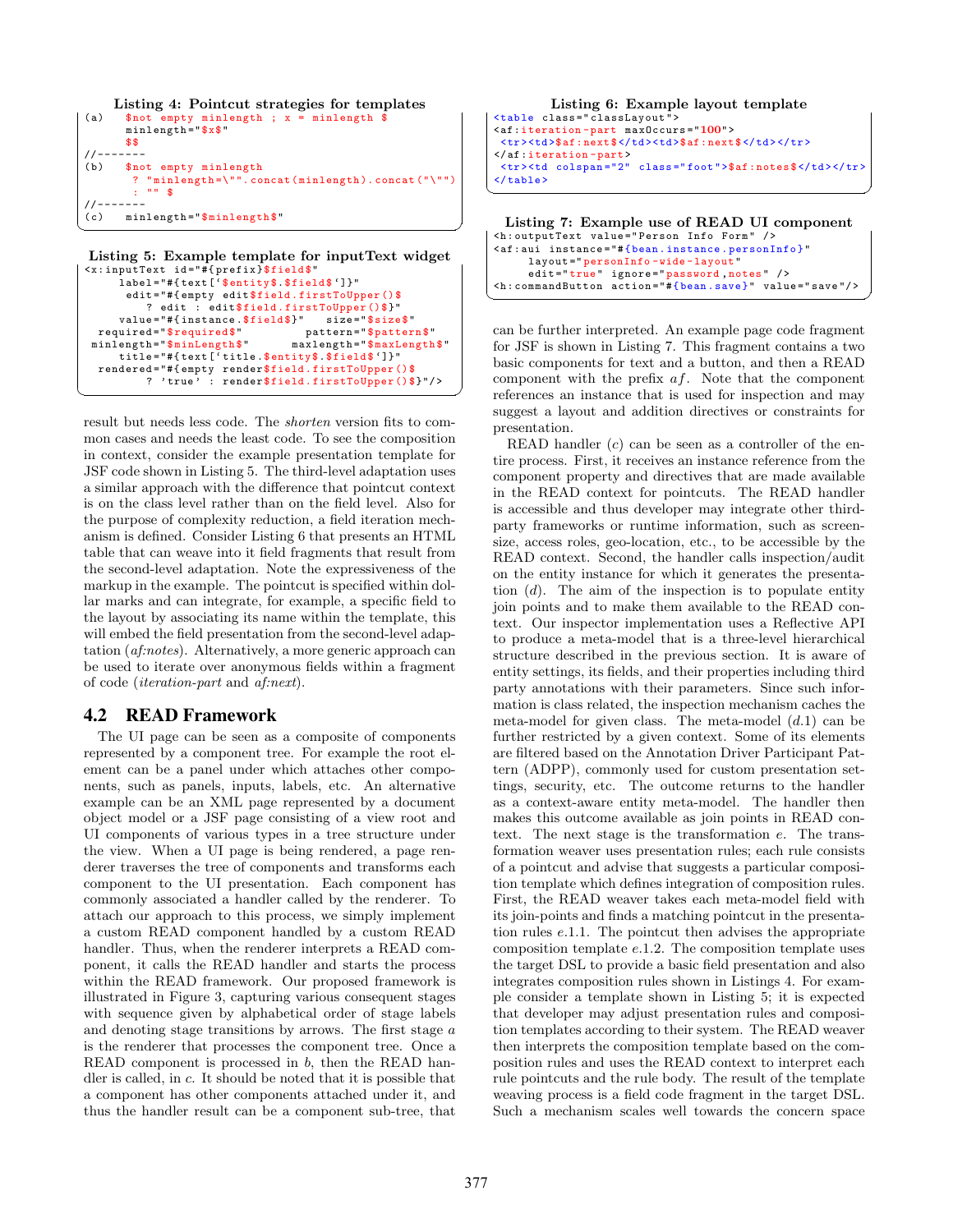

Figure 3: READ framework

as new aspects can be integrated to the template as well as to the presentation rules. After all fields are processed a code representation exists for each field, then the layout e.2.1 decorates the field-code. Layout integration can be seen as product of XML transformation to XSLT. In READ the target language field-code is in DSL and the layout described in layout template uses references to named fields, anonymous fields or an anonymous field iterator as shown in Listing 6. This stage results in a DSL code fragment capturing all considered aspects. The product of the transformation is then passed back to the handler. In the final stage, the DSL code fragment compiles at runtime, and the compiled output embeds to the processed component tree for further processing by the page renderer.

#### 4.3 Design with READ

Next, we discuss software design with the use of READ. Assuming that we build on the top of an enterprise architecture using 3-layers, the system has a persistence layer that captures its data-model by classes and applies objectrelational mapping (ORM). For example Java EE defines standards [8, 9] for the ORM, which extends the class model with additional markup. Similarly a validation [2] can be added. Generalization of such extensions and further enhancements are suggested by [7]. READ inspection uses all of this information for the meta-model composition and for join points. Besides the data model, READ can also integrate business rules defined in the above layer. Preliminary work in [5] shows that business rules can be inspected and their definitions reused. This can be integrated to the READ context. Considering common development approaches, so far we only expect data-model entity extension. We refer to such extended entities as rich entities. In the presentation layer, common components can be used together with READ components. READ components take as attributes an entity instance and addition presentation directives and builds the presentation for given instance. Such a component can produce a form, table or a report. With READ, the developer does not design a form or a table directly per each page use. Instead, the developer specifies presentation rules that generalize mapping among entity fields and presentation widgets. Presentation rules are generic and can be reused among projects. The developer then designs field templates that are used by the READ weaver. These templates are also generic and can be reused. At the beginning, it might be seen as a lot of effort, but we must consider that all these templates are reused by the entire application, thus the initial work amortizes over the size of the software application. Furthermore, developers can design specialized or generic layout templates.

Where can we see the the main benefits? First of all, the system presentation reflects the actual state of the software system. All actual data definitions, all runtime contexts, and states are considered in the weaving process, thus the data presentation reflects or adapts to it at runtime. Second, with READ, the size of concern space does not increase the complexity of the system, and described concerns can be reused. Change of an individual concern is easy to locate and modify. Third, READ reduces errors because the entity becomes to be a single focal point of information, thus we do not need to restate information multiple times in the UI. Fourth, READ reduces development and maintenance effort since a new entity presentation does not require any coding. In an edge case a new presentation rule or a new template can be designed. Fifth, READ naturally supports adaptive UI design because it evaluates conditions at runtime. Sixth, READ is open for integration with third party frameworks such as EJB, Spring, Security frameworks, etc. In the case of presentation, READ templates can integrate a novel components or mechanisms. A more concrete example to this is when we use Java EE and JSF for presentation, it is possible to make templates for various component providers (such as PrimeFaces, RichFaces, Tomahawk, ICE-Faces, etc.). Seventh, READ does not bind the developer to a single use approach; other approaches can be applied at the same time.

READ can integrate any new concerns to its context and can evaluate them at runtime. Our current approach is evaluated on component-based UIs, although it is not limited to it. The limiting factor can be the need to compile the output and apply it to the UI. In some frameworks, this could be complicated as it requires access to low-level UI compiler libraries. The expressiveness of the UI is not limited by READ since designer can adjust the presentation in composition templates. READ also applies to partially rendered pages and AJAX rendered views.

# 5. EVALUATION

In this section, we consider a subsystem of an existing ACM-ICPC system used for the registration of users and user account management. The application follows mainstream development with 3-layer Java EE. The lowest layer consists of an object data-model with 7 entities with persistence and validation constraints markup [2, 8, 9]. The business layer contains controllers with business logic, CRUD and search functionality. The presentation layer contains UI implementation using JSF technology (no type-safety).

First, we consider this application without AUI. The UI part of the application contains search with result listing plus a detail and modification page. The presentation covers the entire data-model. Form submission of data is validated through enforced business constraints upon the submission. The application provides a single data presentation in one layout. In total there are 7 data classes and 46 fields presented in the UI. Excluding configuration and external libraries, the application consist of 1342 physical lines of code (LOC) of Java, including persistence and business logic, 2221 LOC of XML presentation, and 373 LOC of XML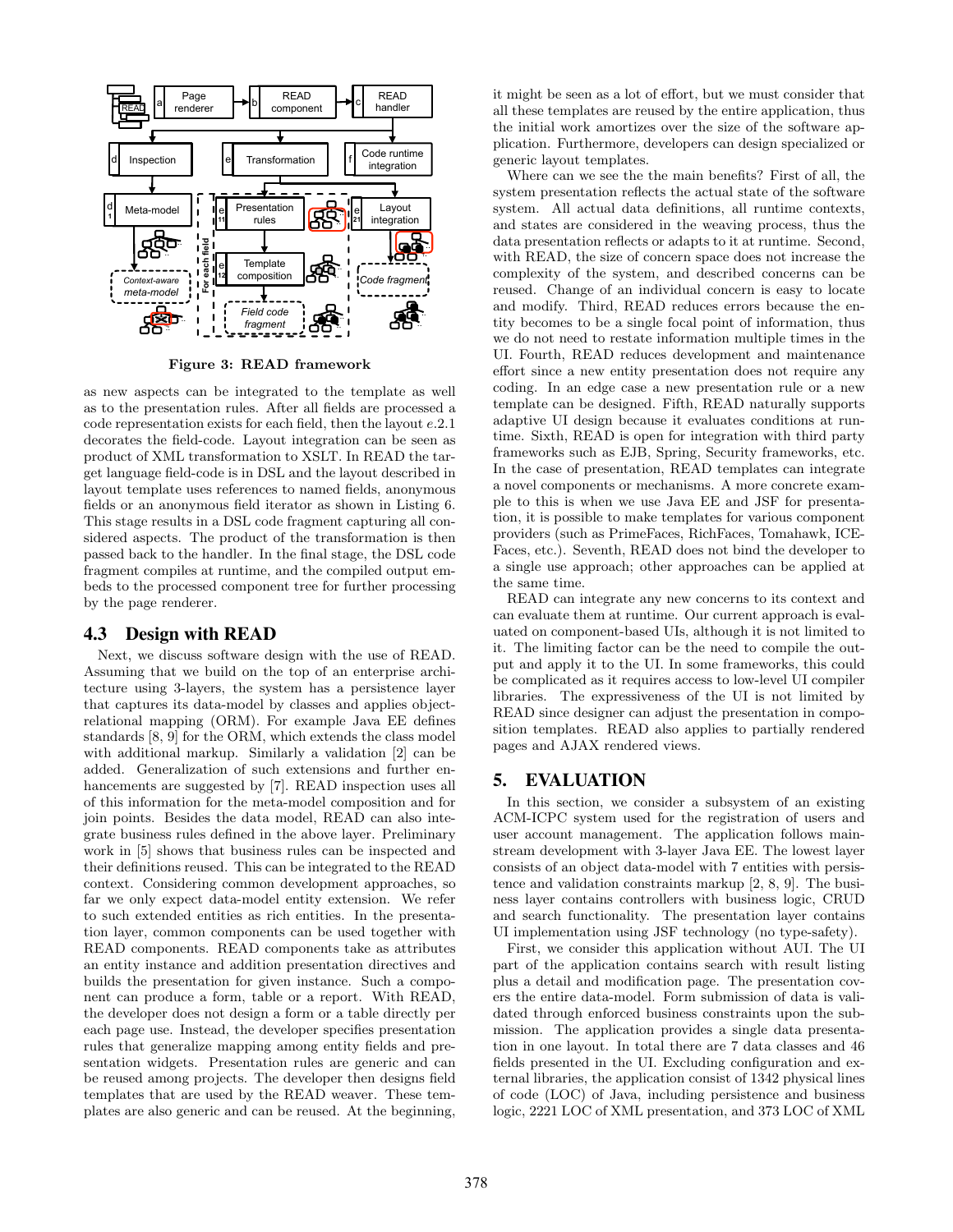

Figure 4: Sample form for confused student



Figure 5: Sample form for child

of application configuration. The type-unsafe XML presenthe data-model and its constraints  $[2, 8, 9]$ . Next, we impletation exhibits 564 occurrences of restated information from ment the same application using READ. The data instance source code is extended with additional presentation marks [7] extending the field constraints (see example in Listing 2). The main difference is that all components presenting data in the UI are READ generated. They combine information from data instance inspection, presentation rules and presentation/layout templates. None of the stages involve a direct reference to a particular data field, which leads to 0 occurrences of restated information in the type-unsafe XML. Furthermore, presentation templates are reused. This results in 1530 LOC of Java, including the additional data-model marks and UI handler and 1715 LOC of XML including templates and transformation rules. This shows reasonable code reduction for the presentation part, but at the same time we must see the maintenance impact. In the manual approach we are directly responsible for restating information captured in data model, where the READ handles this for us. With READ we avoid inconsistency and errors, while reducing development time. The greater code reduction effect can be achieved on larger projects. Next, we should consider that presentation templates and transformation rules can be reused among projects, in such case the READ application results in 1439 Java LOC and 1534 XML LOC and equal configuration. The summary can be found in the first part of Table 1. The aspect weaver itself is not included in the evaluation because it is a generic, reusable and external library (see the reasoning in [12]).

One serious drawback of this application example is that it considers a superset of all possible end users. Thus users with large screen are provided narrow layout, elderly might need to zoom the page, internationals might wonder why they need to fill in a state, and non-student registrants need to provide student-specific information.

Next, we consider a more user friendly presentation supporting adaptability. It provides end-users with a presentation related to their origin using IP geo-location, adjusting to their browsing device screen size, conforming user rights, and fitting user age and capabilities. In total, there are 3 main layouts to conform the screen-size, although multiple data elements follow a custom field order among different layouts. Furthermore, we provide 4 different presentations for children, elderly, adult and experienced users, all possibly combining a given layout (see UI examples in Figs. 4-6).

The application following the mainstream development applies field restrictions, such as user rights or locations



Figure 6: Sample form for elderly

| Table 1: Efforts comparison |                                                   |      |     |           |                                   |           |          |
|-----------------------------|---------------------------------------------------|------|-----|-----------|-----------------------------------|-----------|----------|
|                             | User interface                                    |      |     |           | Simple features Adaptive features |           |          |
|                             | Approach   Man.   READ reuse    Man.   READ reuse |      |     |           |                                   |           |          |
|                             | Java LOC                                          | 1342 |     | 1530 1439 | 1658                              | 1907 1754 |          |
|                             | UI XML LOC                                        | 2221 |     | 1715 1534 | 13072                             | 5036      | 4508     |
|                             | Conf. XML LOC                                     | 373  | 442 | $373$ II  | 373                               | 649       | 373      |
|                             | Restated inf.                                     | 564  | 0   | $^{(1)}$  | 6768                              | $\theta$  | $\Omega$ |
|                             | UI Conditionals                                   | 0    | o   | 01        | 240                               | 20        | 20       |

**Postal code**

awareness, throughout conditionals added to the presentation components. The problem with this approach is that  $\text{markup}$  languages have limitations in separating layout from the presentation. But also presentation cannot be separated from field binding and property settings. The mainstream approach results with 1658 LOC of Java and 13072 LOC of XML presentation while the type-unsafe presentation code consists of 240 conditionals and 6768 restated information from the data-model and its component constraints [2, 8, 9]. Consider that with this approach, developers follow the implementation in Figure 2 (b).

The READ approach allows designers separation of presentation, layout and also of security and location-awareness through various stages within the framework. One of main differences in our approach is that each concern is implemented separately as demonstrated in Figure 2 (a). The READ library combines these together. In our study, the application backend Java code includes 1907 LOC, the presentation XML reduces to 5036 LOC, including the presentation and layout templates, and 649 LOC of configuration XML. Conditionals for location and user-rights are captured in data-model, which reduces them to 20. Furthermore there are 0 occurrences of restated information in the type-unsafe XML. The overall summary of the evaluation is provided in Table 1. Consider that in this second example, individual concerns multiply and their combinations apply. Standard approaches fail to effectively design reusable UI components. The reason is behind the common approaches that fail to capture individual concerns separately, which worsen the code readability, reuse and maintenance. Untangling individual concerns through the AOP approach addresses all the code readability, reuse and maintenance more effectively as can be seen from our results.

Next, we evaluate basic maintenance scenarios. With manual development, the UI is fragile because of its coupling to the data-model in the type-unsafe environment. Changes to a data field, its name or constraints causes inconsistency in all its UI fragments. Such a simple change may lead to 12 locations that need to reflect the change. In type-safe code, this can be easily refactored, but in XML it must be be addressed by text search. With our READ approach, the UI does not refer to the data-model directly; it only refers to the instance that is presented (see Listing 7); thus it does not require any UI correction. When we want to globally change the presentation of a particular widget, in the manual approach all widget occurrences must change;